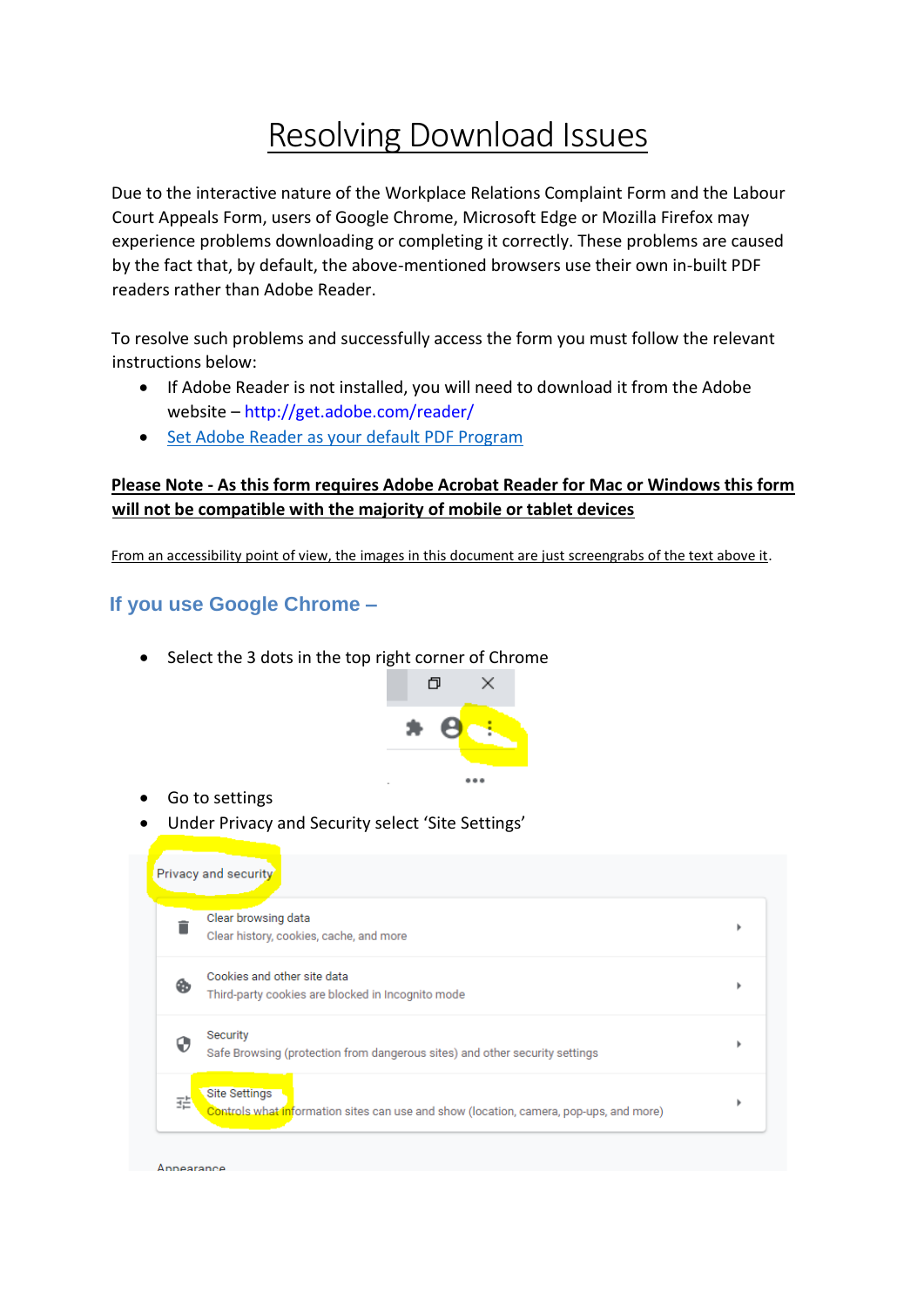#### • Scroll to Additional content settings and select PDF Documents

|    | Additional content settings                                                |   |
|----|----------------------------------------------------------------------------|---|
| 响り | Sound<br>Allow sites to play sound                                         |   |
|    | Ads<br>Blocked on sites that show intrusive or misleading ads              | ٠ |
| Q  | Zoom levels                                                                | ь |
|    | PDF documents                                                              | ь |
| ⊵  | Protected content                                                          | ٠ |
| А  | Insecure content<br>Insecure content is blocked by default on secure sites | ٠ |

- From there select the option to 'Download PDF files instead of automatically opening them in Chrome'.
- Restart your browser.
- Now when you try to open the form you should see it open in a pop-up box in the bottom left corner.

## **If you use Microsoft Edge –**

• Select the 3 dots in the top right corner of Edge.



- Select Settings.
- On the left panel select 'Cookies and Site Permissions'
- Then scroll down to 'PDF Documents'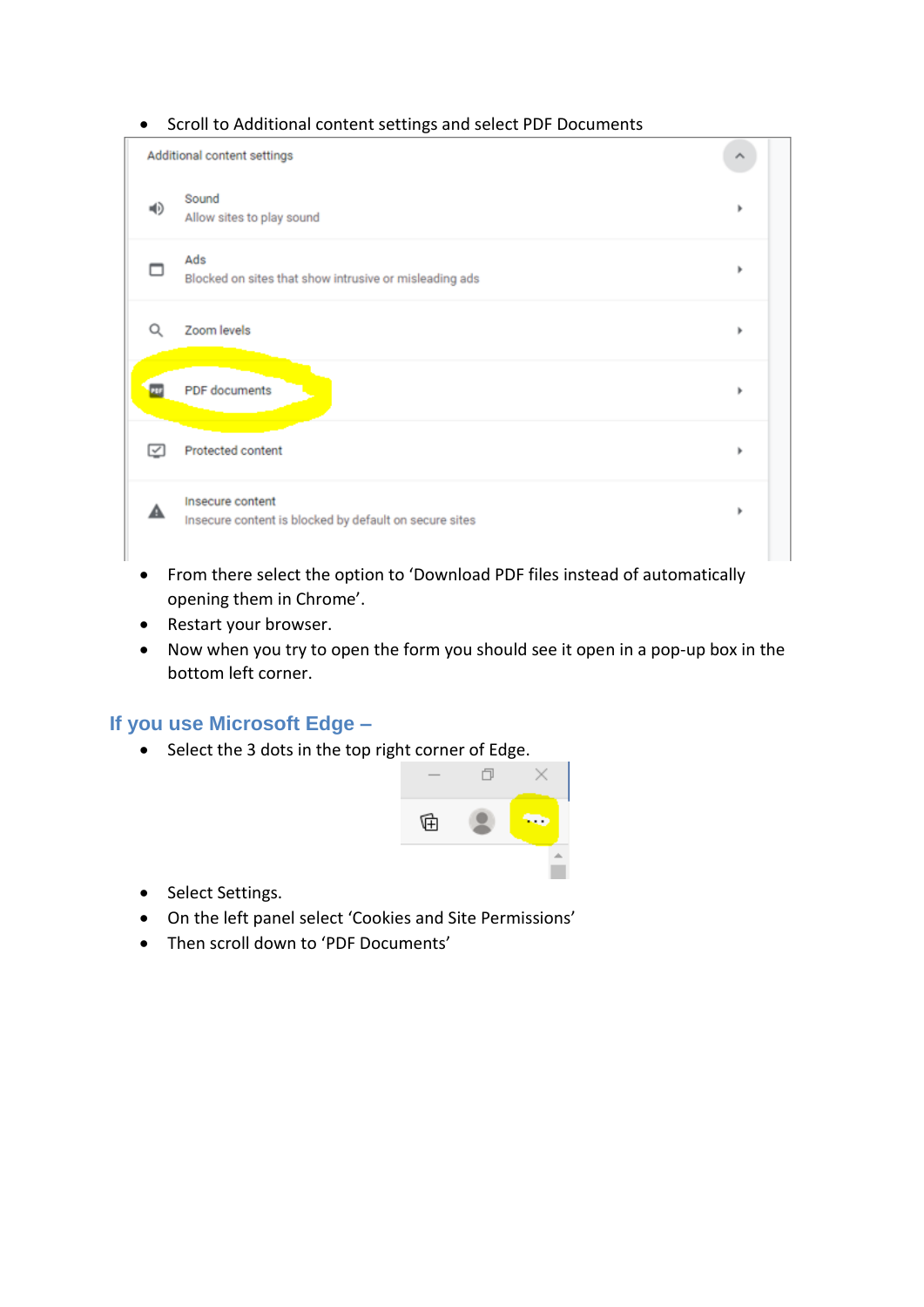|                                    | w<br>Allow recently closed sites to finish sending and receiving data        |               |
|------------------------------------|------------------------------------------------------------------------------|---------------|
| Settings                           | Automatic downloads<br>$\downarrow$                                          | э             |
| Q Search settings                  | Ask when a site tries to download multiple files automatically               |               |
| 8<br>Profiles                      | Handlers<br>$\infty$                                                         | $\mathcal{P}$ |
| Privacy, search, and services<br>⊙ | Allow sites to ask to become default handlers for protocols                  |               |
| 9<br>Appearance                    | MIDI devices<br>$\left  \vec{m} \right $                                     | $\mathcal{P}$ |
| Ö<br>On startup                    | Ask when a site wants to use system exclusive messages to access MIDI dences |               |
| 圖<br>New tab page                  | Zoom levels<br>$^{\circ}$                                                    | $\mathcal{I}$ |
| Share, copy, and paste<br>В        |                                                                              |               |
| Cookies and site permissions<br>屁  | <b>USB</b> devices<br>ō<br>Ask when a site wants to access USB devices       | Y.            |
| C.<br>Default browser              |                                                                              |               |
| 业<br>Downloads                     | Serial ports<br>CD.                                                          | $\mathcal{P}$ |
| 뿡<br>Family safety                 | Ask when a site wants to access serial ports                                 |               |
| Ř<br>Languages                     | File editing<br>Э                                                            | D)            |
| Printers<br>Θ                      | Ask when a site wants to edit files or folders on your device                |               |
| D System                           | PDF documents<br>區                                                           | $\geq$        |
| O<br>Reset settings                |                                                                              |               |
| Phone and other devices<br>U       | Protected content<br>ô                                                       | $\mathcal{I}$ |
| About Microsoft Edge<br>e          | $\Box$<br>Clipboard                                                          | ž.            |
|                                    | Ask when a site wants to see text and images copied to the clipboard         |               |
|                                    | Payment handlers<br>⊟                                                        | $\geq$        |
|                                    | Allow sites to install payment handlers                                      |               |
|                                    | Media autoplay<br>$\sigma^{\rm D}$                                           | $\mathcal{P}$ |
|                                    | Insecure content<br>А                                                        | X             |
|                                    | Insecure content is blocked by default on secure sites                       |               |
|                                    | Virtual reality<br>ಾ                                                         | $\geq$        |
|                                    | Ask when a site wants to use your virtual reality devices and data           |               |

• On the 'PDF Documents' screen toggle the option to select "Always Download PDF Files"

| <b>Settings</b>                 | $\leftarrow$ Site permissions / PDF documents                                                                                           |
|---------------------------------|-----------------------------------------------------------------------------------------------------------------------------------------|
| Search settings                 | Always download PDF files                                                                                                               |
| <sup>3</sup> Profiles           | Download PDF files to your device. If Microsoft Edge is your default PDF reader, PDF files will open automatically without downloading. |
| ि Privacy, search, and services |                                                                                                                                         |
| hpearance                       |                                                                                                                                         |

- Restart Your browser.
- Now when you try to open the form you should see it open in a pop-up for downloads

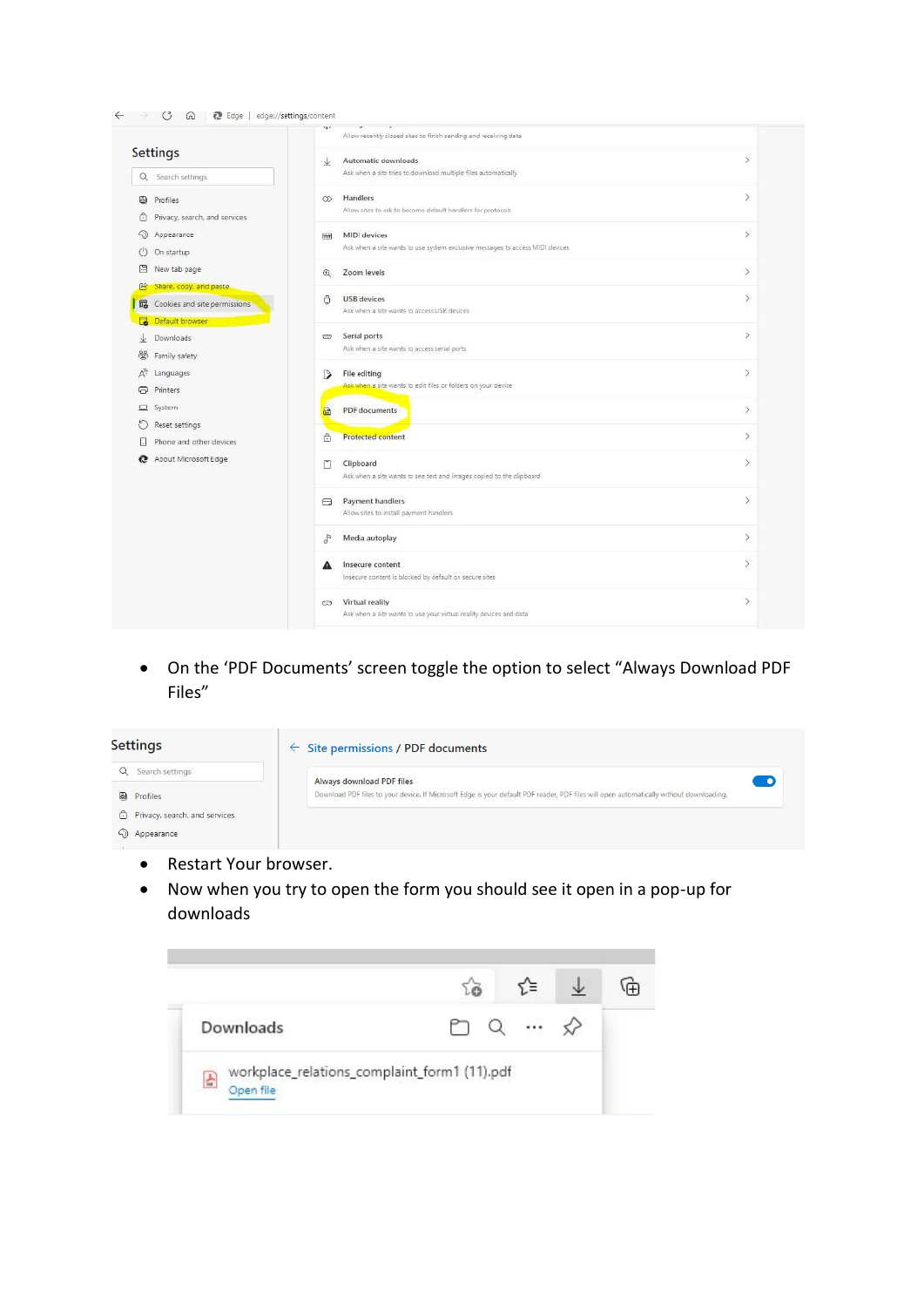## **If you use Mozilla Firefox –**

• On the main menu choose 'Tools'



- Then Select 'Settings'
- Enter 'PDF' in the search bar, then scroll down to 'Portable Document Format' and use the drop-down arrow on the right to select 'Adobe Reader'
- Restart your browser.
- Now when you try to open the form it should open in Adobe Reader.

|                                 | 1 Your browser is being managed by your organization.                                                         | pat<br>o                                                         |  |  |
|---------------------------------|---------------------------------------------------------------------------------------------------------------|------------------------------------------------------------------|--|--|
| $\alpha$ General                | Search Results                                                                                                |                                                                  |  |  |
| <sup>t</sup> Home               | <b>Applications</b>                                                                                           |                                                                  |  |  |
| Q Search                        | Choose how Firefox handles the files you download from the web or the applications you use while<br>browsing. |                                                                  |  |  |
| Privacy & Security              | P Search file types or applications                                                                           |                                                                  |  |  |
| $\boldsymbol{\mathcal{C}}$ sync | Content Type                                                                                                  | Action<br>×.                                                     |  |  |
|                                 | Extensible Markup Language (XML)<br>m                                                                         | Open in Firefox                                                  |  |  |
|                                 | <sup>(i)</sup> irc                                                                                            | Always ask                                                       |  |  |
|                                 | <sup>[2]</sup> ircs                                                                                           | Always ask                                                       |  |  |
|                                 | mailto                                                                                                        | Use Microsoft Outlook (default)                                  |  |  |
|                                 | <b>A</b> Portable Document Format (PDF)                                                                       | $\overline{\phantom{a}}$<br><b>D</b> Use Adobe Acrobat Reader DC |  |  |
|                                 | a<br>Scalable Vector Graphics (SVG)                                                                           | Open in Firefox                                                  |  |  |
|                                 | WebP Image                                                                                                    | Open in Firefox                                                  |  |  |

**Users of other browsers** who experience similar problems should right-click (or CTRL-click if using a MAC) on the Complaint Form (or Appeals Form) link, save the file to a location on their PC/MAC and then open it from that location, rather than attempting to open the file within the browser.

Note – If you save a form to location on you PC/MAC and go to use it a number of weeks/months later, just check back on our [Complaint Form](https://www.workplacerelations.ie/en/e-complaint_form/) page to ensure it is the latest